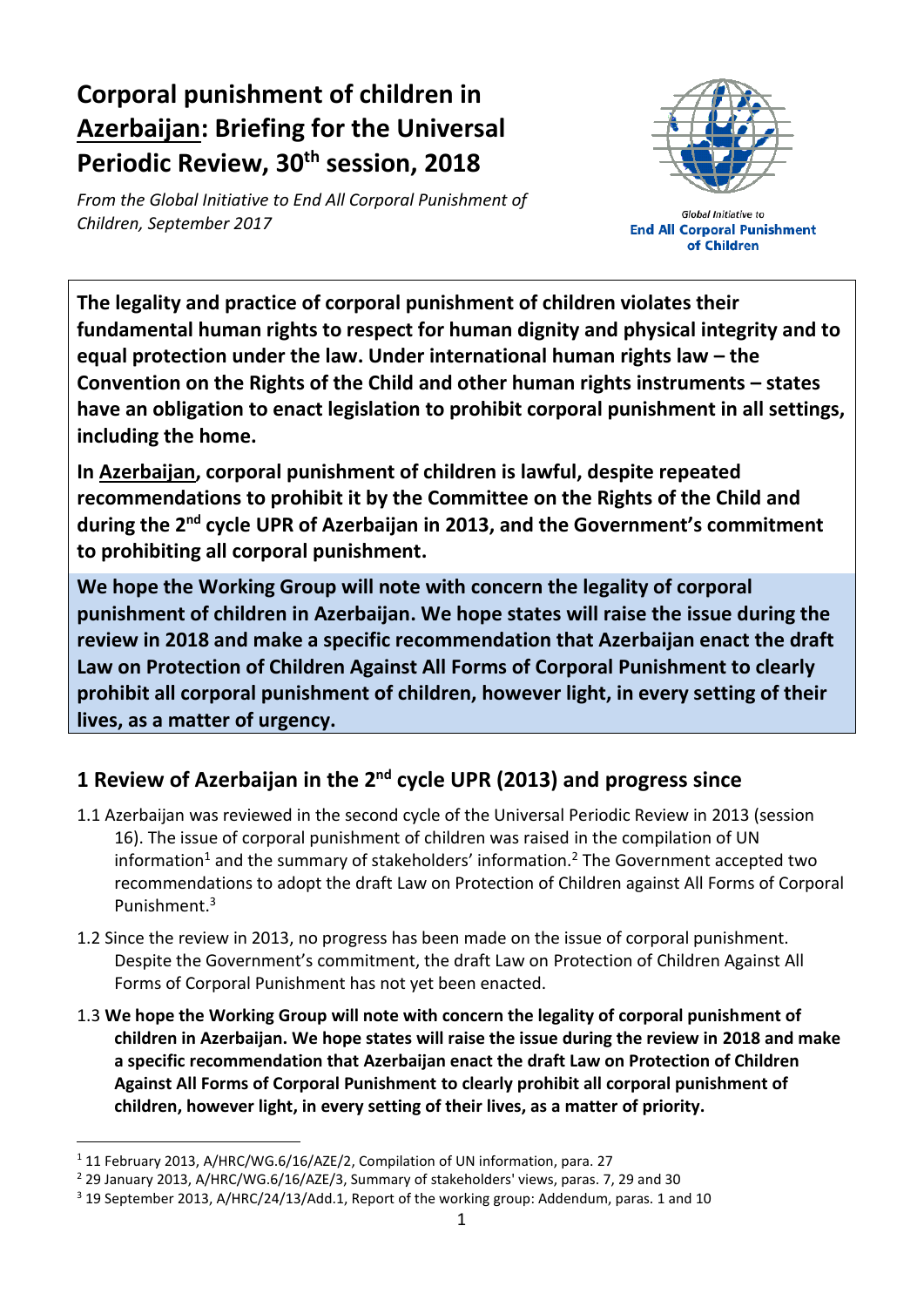## **2 Legality of corporal punishment in Azerbaijan**

#### *Summary of current law and opportunities for achieving prohibition*

Corporal punishment of children in Azerbaijan is lawful in the home, alternative care and day care settings. It is unlawful in the penal system and in schools. A draft Law on Protection of Children against All Forms of Corporal Punishment had been under discussion since 2011: this provides an opportunity for explicit prohibition of all corporal punishment.

- 2.1 *Home (lawful):* The Law on the Rights of the Child 1998 states in article 12 that "cruel treatment of children by parents and other persons, the application of mental or physical abuse on children, and violation of children's rights" (unofficial translation) is a cause for deprivation of parental rights, and that violation of children's rights include the failure by parents to carry out its "obligations on training and education of the child". Article 27 states that every child has the right to protection of his/her dignity and honour. According to article 45, where the Law contradicts international treaties ratified by Azerbaijan, the international treaties apply. Under the Family Code 1999 the child has the right to respect for his/her dignity by the parents (art. 49) and to protection from parental abuse (art. 51). However, none of these provisions are interpreted as prohibiting all corporal punishment in childrearing. Provisions against violence and abuse in the Criminal Code 1999, the Law on Prevention of Domestic Violence 2010 and the Constitution 2002 are not interpreted as prohibiting all corporal punishment.
- 2.2 In 2009, the Government expressed its commitment to prohibition in accepting the recommendations made during the Universal Periodic Review (UPR) to prohibit all corporal punishment of children;<sup>4</sup> in 2011 a draft Law on Protection of Children against All Forms of Corporal Punishment was prepared. In 2013, the Government accepted recommendations during the UPR to adopt the draft law prohibiting corporal punishment but provided no details on its progress and stated that physical and psychological violence of children is abolished under the Law on the Rights of the Child.<sup>5</sup> As at April 2015, no further progress had been made towards adopting prohibiting legislation and it was anticipated that efforts would be resumed once the new Parliament is in place after elections in October 2015.<sup>6</sup> By January 2017 however, no further action had been taken on the Bill.<sup>7</sup>
- 2.3 *Alternative care settings (lawful):* There is no prohibition of corporal punishment in alternative care settings. The protections in the Law on the Rights of the Child 1998 apply but neither these nor the Law on Social Protection of Children Without Parents 1999 explicitly prohibit all corporal punishment. It would be prohibited in the draft Law on Protection of Children against All Forms of Corporal Punishment.
- 2.4 *Day care (lawful):* There is no prohibition of corporal punishment in all early childhood care and in day care for older children. The above mentioned protections in the Law on the Rights of the Child 1998 apply and article 27 additionally specifies that "internal regulations of schools, preschool and after-school educational institutions should be based on the principles of justice and mutual respect" but these do not explicitly prohibit all corporal punishment. It would be prohibited in the draft Law on Protection of Children against All Forms of Corporal Punishment.

 $\overline{a}$ <sup>4</sup> 10 June 2009, A/HRC/11/20/Add.1, Report of the working group: Addendum

<sup>5</sup> 19 September 2013, A/HRC/24/13/Add.1, Report of the working group: Addendum, paras. 1 and 10

<sup>6</sup> UNICEF, correspondence with the Global Initiative, 1 April 2015

 $<sup>7</sup>$  UNICEF, correspondence with the Global Initiative, January 2017</sup>